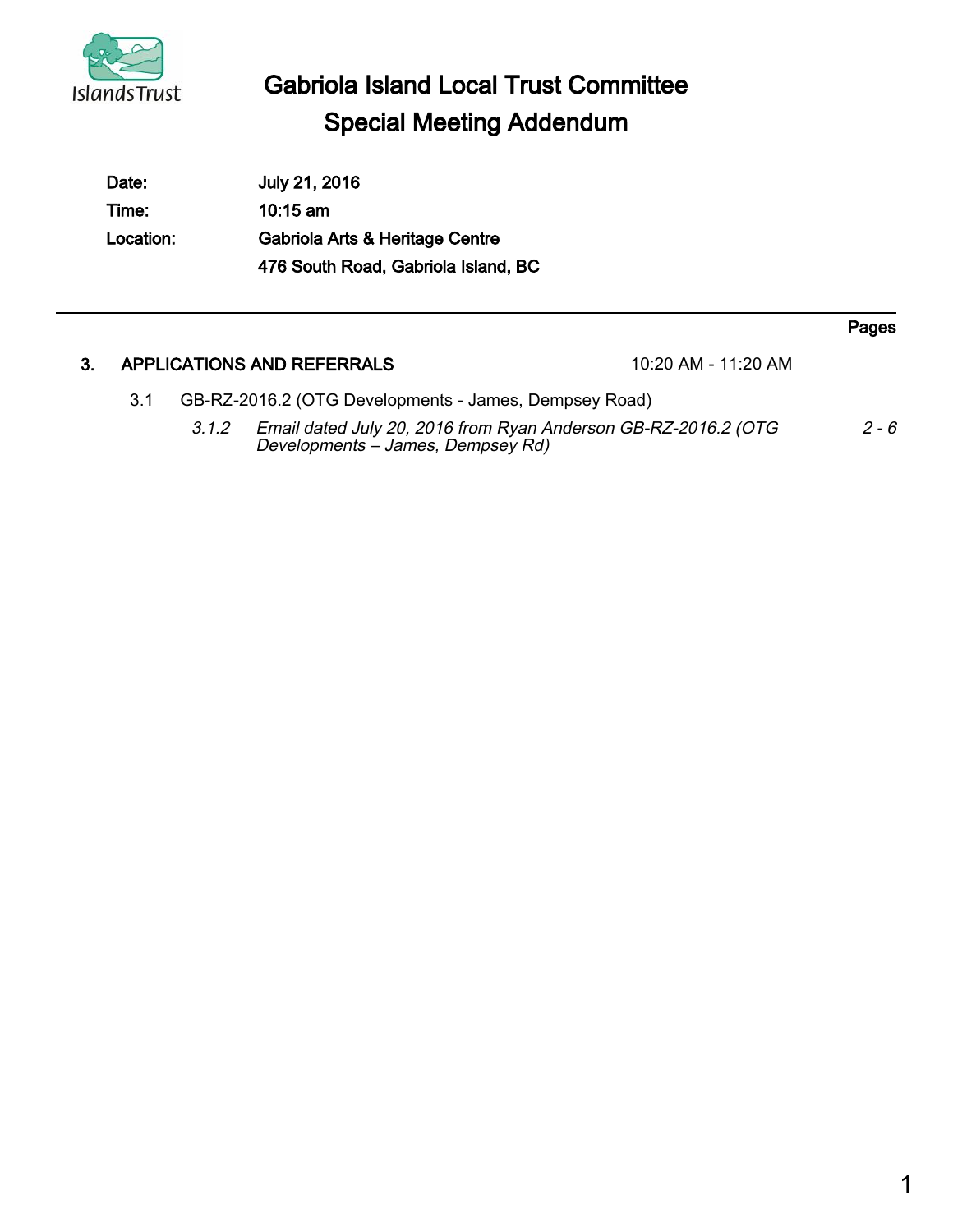**From:** DG Blair [\[mailto:stewardshipcentre@gmail.com\]](mailto:stewardshipcentre@gmail.com) **Sent:** Tuesday, July 26, 2016 3:35 PM **To:** Aleksandra Brzozowski **Subject:** Letter of Invitation - Green Shores

Hi Aleks, Great to chat as always today  $\odot$ 

Attached is the Letter of Invitation – let me know if it needs any tweaking.

Cheers,

DG Blair, M.Sc. Executive Director Stewardship Centre for BC [dg@stewardshipcentrebc.ca](mailto:dg@stewardshipcentrebc.ca) mobile 604-230-9734 1-866-456-7222

Join Us! [www.stewardshipcentrebc.ca](http://www.stewardshipcentrebc.ca/)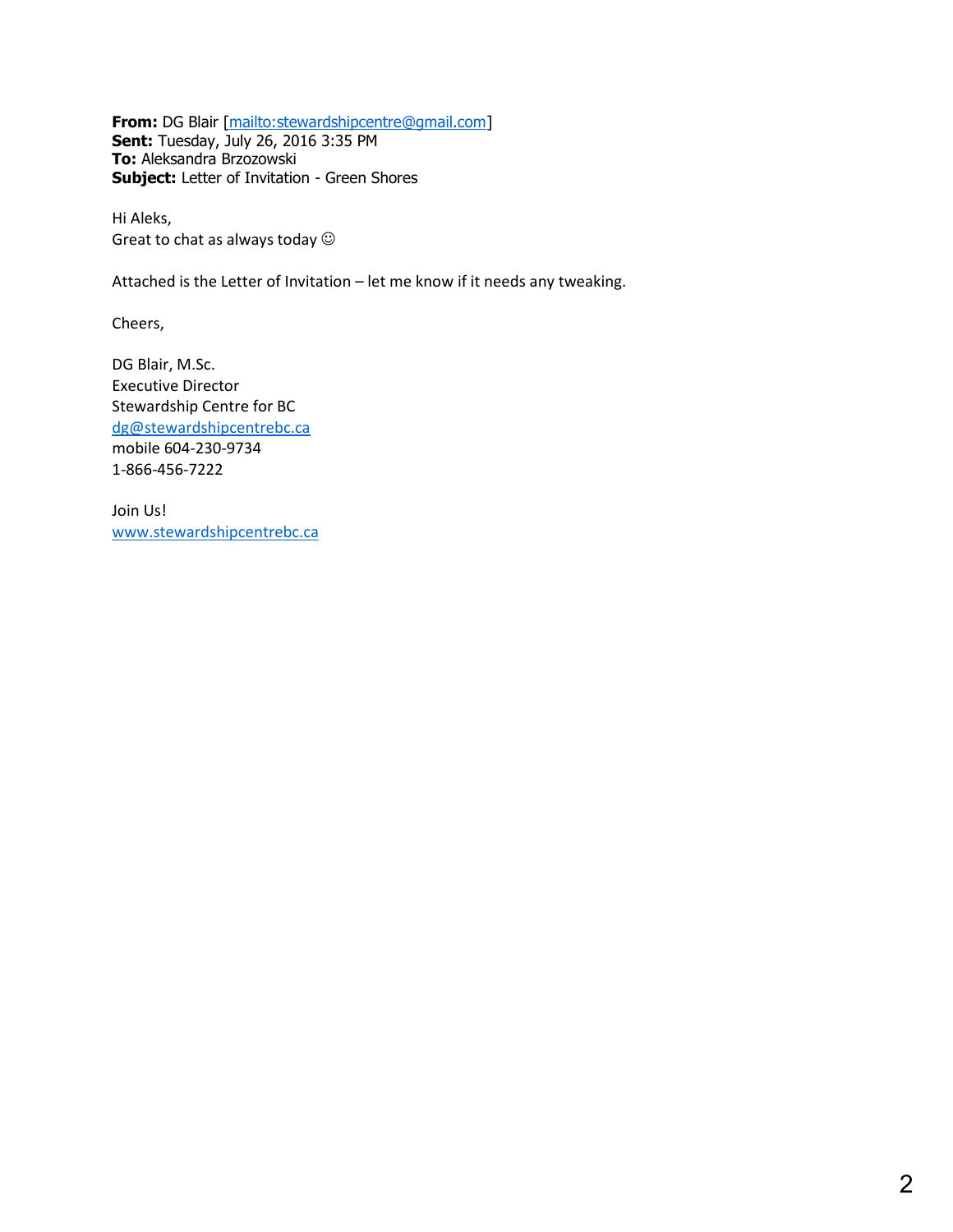

Gambier Island Local Trust Area (Howe Sound Islands) Attn: Aleksandra Brzozowski, MCIP, RPP Island Planner Northern Office, Islands Trust 700 North Road Gabriola BC V0R 1X3 250-247-2207 abrzozowski@islandstrust.bc.ca

RE: Green Shores Local Government Working Group

July 26, 2016

Dear Aleks,

l

Please accept this letter of introduction regarding our Green Shores 2016 -2019 program and the Green Shores Local Government Working Group. SCBC has received funding from the Real Estate Foundation BC for three years of funding starting in July 2016. As such, the Stewardship Centre is currently inviting select shoreline communities to participate in our Local Government Working Group for intake in 2017 and 2018.

As you may recall, the Stewardship Centre for British Columbia Society (SCBC) is a registered not-for-profit organization (#S: 50468) based in British Columbia. Our vision is that all British Columbians understand, enjoy, and sustain healthy ecosystems through stewardship action. Our programs and projects focus on establishing effective land and water management that protects ecosystems and encourages ecosystem resilience. One of our key initiatives is the Green Shores program.

As an alternative to hard amouring solutions, like seawalls, to climate change and shoreline erosion concerns, Green Shores (GS) provides tools for local governments; planning, design, construction professionals; and shoreline property owners interested in minimizing the environmental impacts of their projects in a shore and people-friendly, cost effective manner. Studies<sup>1</sup> have shown that "green shores" or "living shorelines" can be from 30-70% less

<sup>1</sup> <sup>1</sup> Lamont, G., Readshaw, J., Robinson, C., St-Germain, P. (2014): Greening Shorelines to Enhance Resilience, An Evaluation of Approaches for Adaptation to Sea Level Rise; guide prepared by SNC-Lavalin Inc. for the Stewardship Centre for B.C. and submitted to Climate Change Impacts and Adaptation

<sup>1244</sup> Burnage Road - North Vancouver, BC V7R 1G[7 www.stewardshipcentrebc.ca](http://www.stewardshipcentrebc.ca/)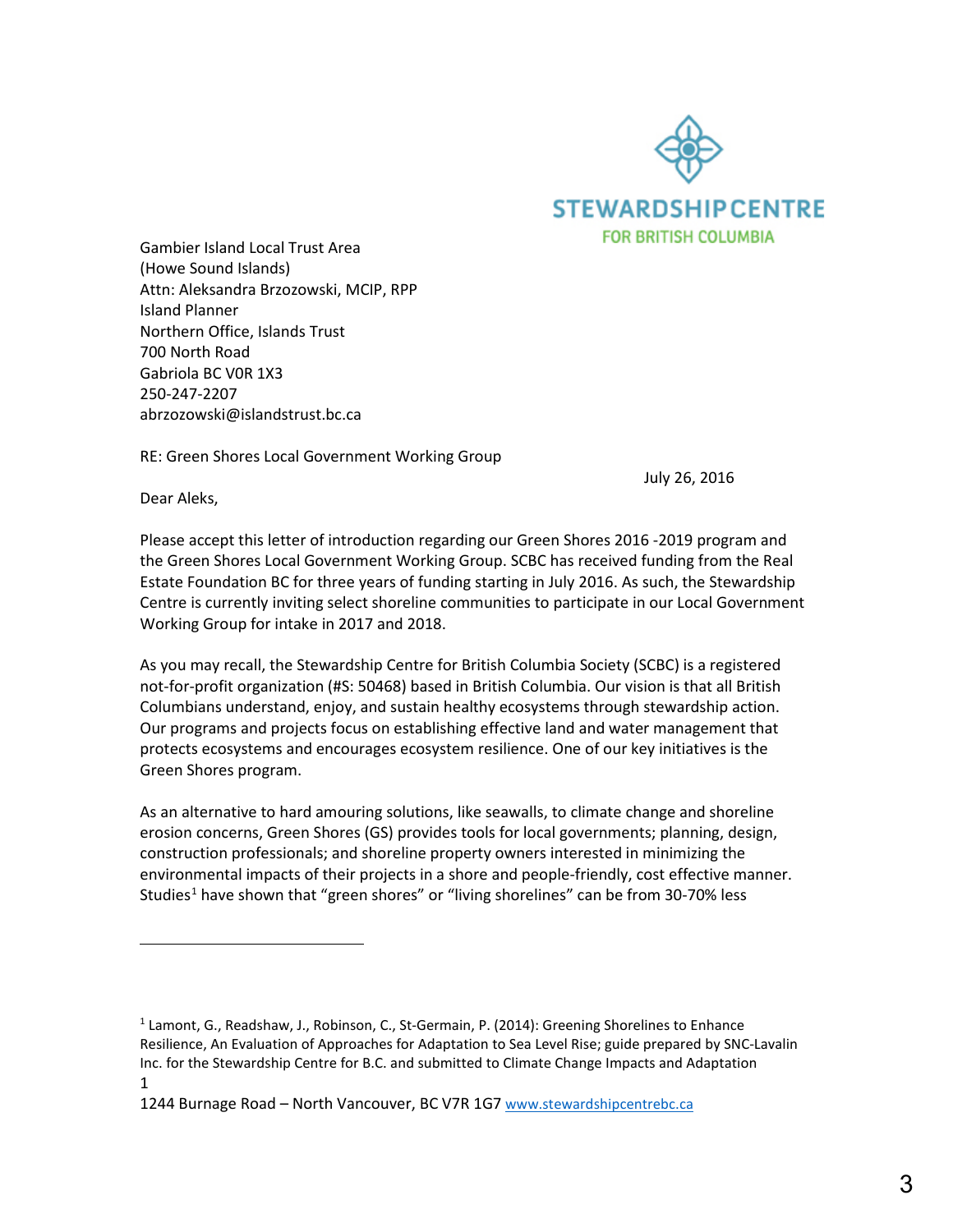expensive to install while providing similar flood and erosion protection as hard structures like seawalls, dikes, and rip rap.

Green Shores applies to mixed use commercial/residential, institutional and shoreline parks and recreational areas (Green Shores for Coastal Development) as well as to residential properties (Green Shores for Homes). Both have a sound technical framework with an integrated design approach with a clear emphasis on reducing cumulative impacts of shoreline development. They utilize a combination of prescriptive checklists and performance metrics that are detailed in the Green Shores Credits and Ratings guides.

[http://stewardshipcentrebc.ca/Green\\_shores/resources/](http://stewardshipcentrebc.ca/Green_shores/resources/) . At the community level, the application of Green Shores can incentivize property owners to higher performance levels for their shoreline projects through voluntary adoption of the program.

Green Shores 2016-2019 will:

 $\overline{\phantom{a}}$ 

- Establish a Green Shores Local Government Working Group (WG) with at least 4-6 communities. SCBC will provide to each WG member: GS program management and coordination; community engagement activities; educational workshops and training courses; teleconferences/webinars; and technical support for Green Shores demonstration projects (residential and shoreline parks). (Committed WG members include the Cowichan Valley Regional District; Powell River Regional District; and Capital Regional District.)
- Deliver Level 1 & 2 Green Shores training courses (co-delivered with University of Victoria). As well, utilizing curriculum previously developed, we will adapt units for additional workshops/presentations to homeowners, real estate professionals, professional organizations, and elected officials and local government staff, as required
- Research and develop a Business Case and Communication Plan for Green Shores to achieve broad-based recognition and use of Green Shores by property owners, professionals, contractors, and government.

**We would like to invite the Gambier Island Local Trust Area (Howe Sound Islands) to join our Local Government Working Group**. We are asking each Working Group community to contribute \$5,000 per year towards project costs to leverage funding from the Real Estate Foundation and the Sitka Foundation. We ask that each WG member commit to a minimum of 2 years in the Working Group.

As a Green Shores Working Group community, you will receive:

• Green Shores education and training in your community

1244 Burnage Road - North Vancouver, BC V7R 1G[7 www.stewardshipcentrebc.ca](http://www.stewardshipcentrebc.ca/)

<sup>2</sup> Division, Natural Resources Canada (AP040), 46p. [http://www.stewardshipcentrebc.ca/PDF\\_docs/greenshores/Resources/Greening\\_Shorelines\\_to\\_Enhance\\_Resilience.pdf](http://www.stewardshipcentrebc.ca/PDF_docs/greenshores/Resources/Greening_Shorelines_to_Enhance_Resilience.pdf) and Living Shorelines – from barriers to opportunities [https://www.estuaries.org/images/stories/RAEReports/RAE\\_LS\\_Barriers\\_report\\_final.pdf](https://www.estuaries.org/images/stories/RAEReports/RAE_LS_Barriers_report_final.pdf)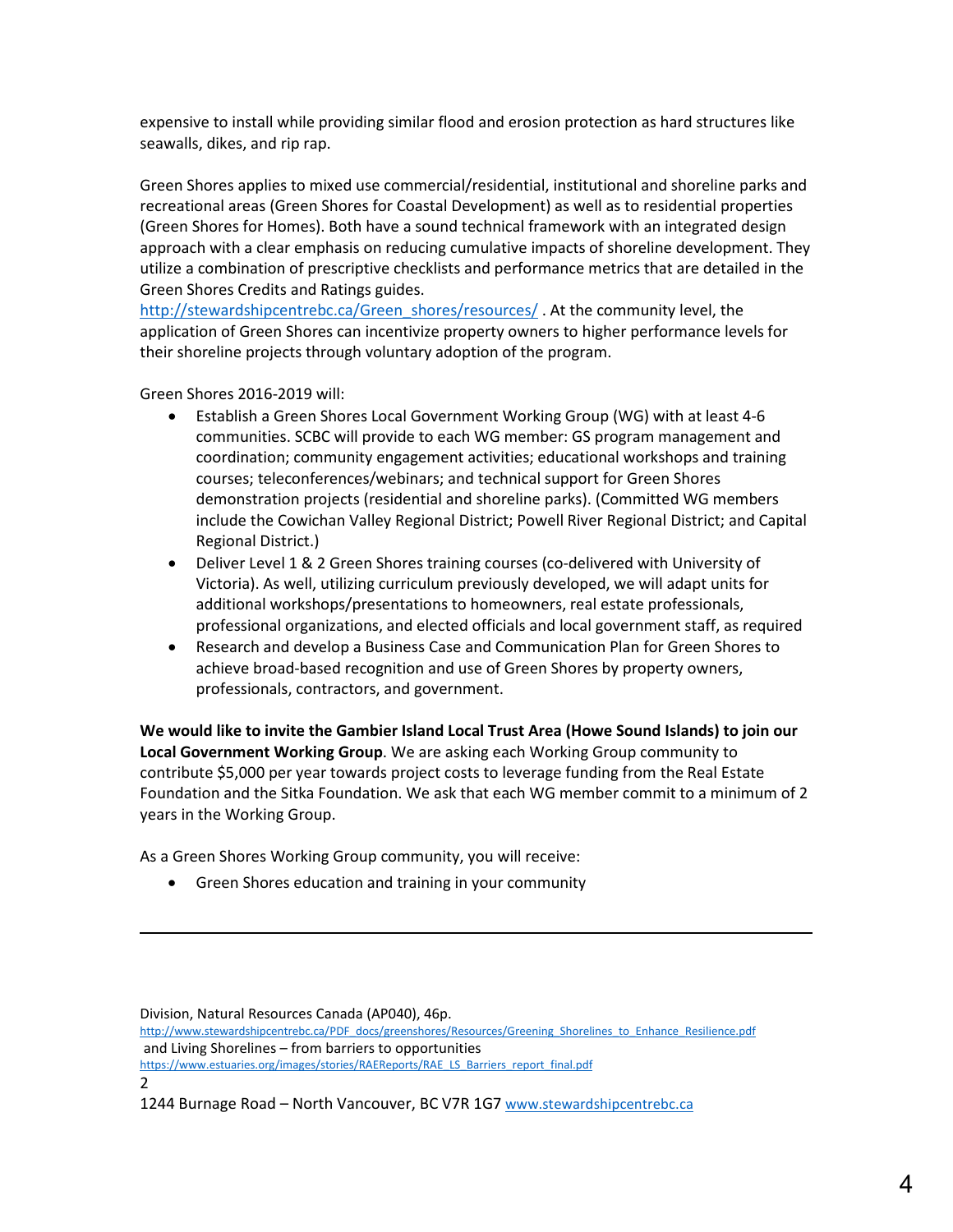- o This will include at least one Level 1 workshop and one regional Level 2 workshop<sup>2</sup> per year and other presentations/workshops as applicable
- Benefits of working with an established network of Green Shores professionals via a Working Group to assist your community
	- o Participation to share resources to minimize "re-inventing the wheel" and maximize volunteer and staff capacity. The Working Group will meet monthly via teleconference with at least 2 technical webinars per year on Green Shores research or other technical information
- Access to Green Shores materials for customizing in your community via a secure web page [http://stewardshipcentrebc.ca/Green\\_shores/green-shores-local-government](http://stewardshipcentrebc.ca/Green_shores/green-shores-local-government-group/)[group/](http://stewardshipcentrebc.ca/Green_shores/green-shores-local-government-group/)
- Support for demonstration projects through the Green Shores for Homes ratings process and Awards certification
- Benefits of leveraged funding and in-kind support. Working Group members pay approximately 47% of program costs, the remainder is covered through grants.

FYI we have also been in touch with Bowen Island Municipality about Green Shores. Given that Bowen is another of the Howe Sound Islands, there may be a possibility to have a regional approach in Howe Sound for Green Shores. Our contact there is Bonny Brokenshire [BBrokenshire@bimbc.ca](mailto:BBrokenshire@bimbc.ca) if you would like to follow up with her.

Please don't hesitate to contact me with any questions.

We look forward to working together with you on Green Shores!

Sincerely,

DG Blair, M.Sc. Executive Director, Stewardship Centre for BC 604-230-9734

Attachments

3

l

<sup>2</sup> Additional fees per participant apply

<sup>1244</sup> Burnage Road - North Vancouver, BC V7R 1G[7 www.stewardshipcentrebc.ca](http://www.stewardshipcentrebc.ca/)